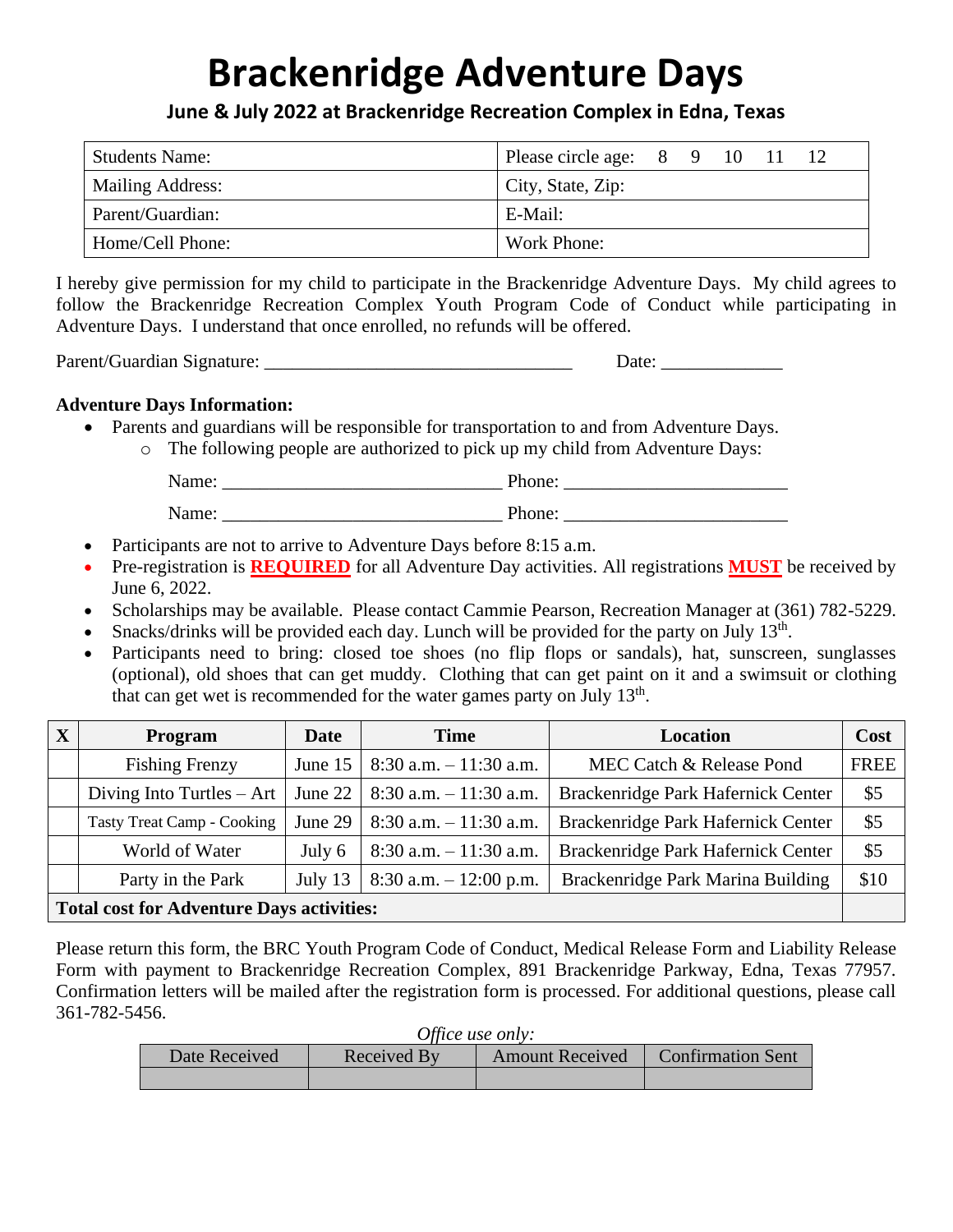### **Brackenridge Recreation Complex Youth Program Code of Conduct**

#### **Purpose**

The purpose of the Brackenridge Recreation Complex Youth Program (BRC YP) is the positive development of youth. We believe in creating a fun and safe environment that encourages youth to spend time outdoors with nature. We expect all persons involved in the Brackenridge Recreation Complex Youth Program to practice behaviors that foster this purpose.

#### **Code of Conduct**

- Participants are encouraged to attend all program sessions. Participants should engage themselves in the activities being made available as part of the BRC YP.
- Participants are expected to arrive prior to the start time and be picked up at the end of the day.
- Participants are asked to remain at the program through entire session. If a participant should need to leave early, only those designated on the registration form may pick up the participant.
- Participants are expected to respect and follow the directions of the program director, staff and volunteers.
- Participants should respect the property of others and be responsible for themselves and their own property. Deliberate destruction or damage of facilities or equipment will not be tolerated. Financial responsibility for any damages caused by deliberate action will be assumed by the participant and/or the participant's parents/guardians. The same applies to the property and personal items of other participants.
- Participants should dress appropriately based upon the guidelines established.
- Possession, distribution, or use of alcoholic beverages, illegal drugs, tobacco products, and unauthorized prescription drugs are not allowed at BRC.
- Animals and pets should be left at home unless needed to accommodate a disability.
- Electronic and mechanical devices (ex: cellular phones, laptops, MP3 players, etc.) will be allowed at BRC YP. If these items become a distraction, the device may be confiscated and will be returned to the participant at the end of the program day.
- Any conduct not specifically covered by this Code of Conduct, but deemed inappropriate by the program director, will be addressed at the end of the day.

#### **Consequences**

Unacceptable behavior during a Brackenridge Recreation Complex Youth Program will result in consequences to the participant. Consequences may include:

- Early release from a BRC YP daily session.
- Removal of participant from the current year's program.
- Denial of future participation in BRC YP.

**I have discussed and reviewed this Code of Conduct with my child. I understand that failure to abide by this Code of Conduct may result in the consequences listed above which includes no refund. In the event that this code is violated, I agree to come to the program and pick up my child, at the request of the program director.**

| <b>Parent/Guardian's Signature:</b> | Date. |
|-------------------------------------|-------|
|-------------------------------------|-------|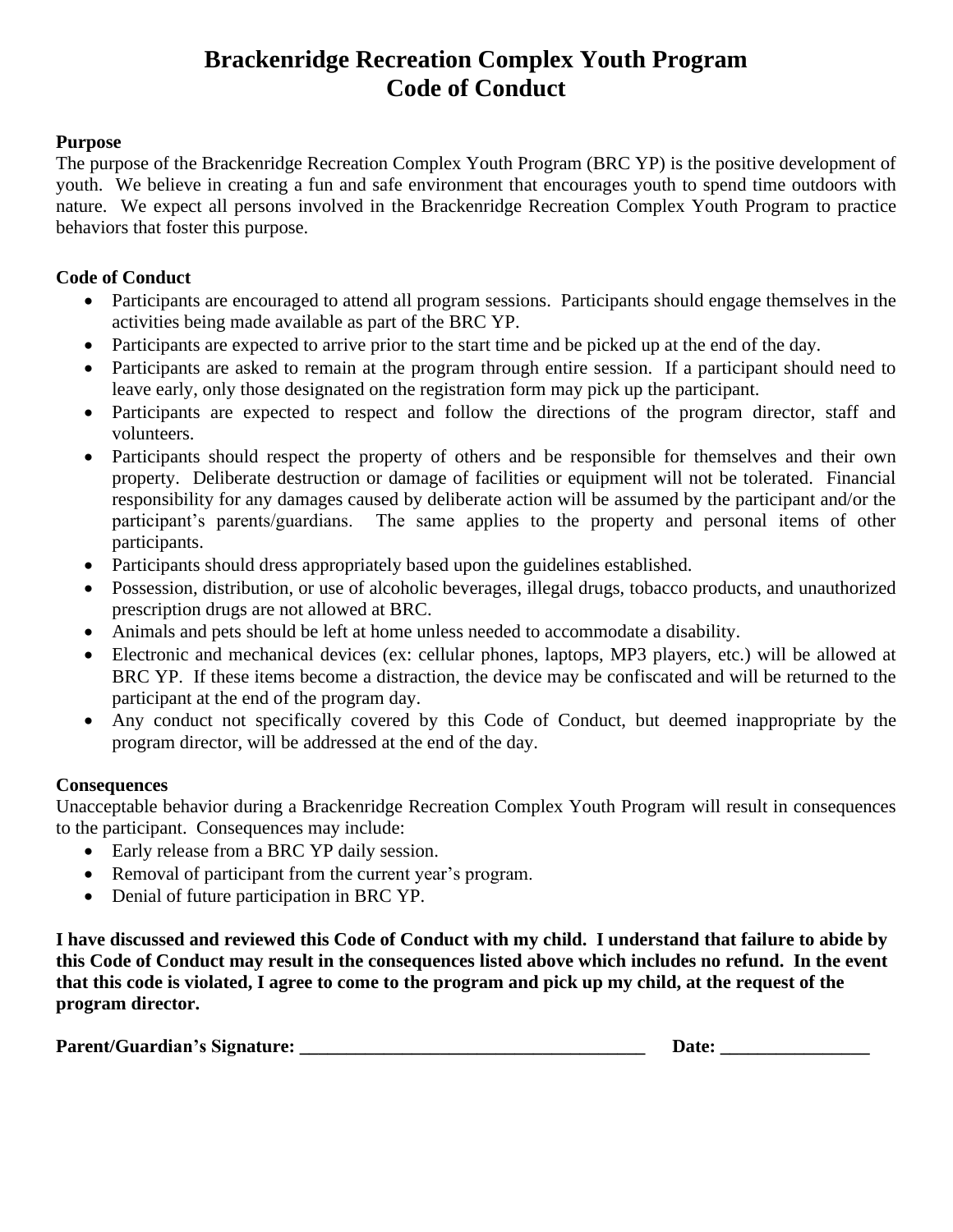## **Parent's Release of Liability, Hold Harmless Agreement and Acceptance of Risks**

In consideration to participate in any way in the Brackenridge Recreation Complex Youth Programs, I, represent that I am the participant's parent and/or legal guardian and that I understand the nature of the activities and the participant's experience and capabilities and believe that participant to be qualified to participate in the registered activities.

I understand that there are **conditions that are dangerous and risky to my minor child at the complex including hazardous snakes and insects, depth and temperature of water, weather conditions, and the use of sporting equipment**, including but not limited to paintball guns, fishhooks, canoes, and kayaks.

In consideration for my minor child being allowed to participate in Brackenridge Recreation Complex Youth Programs, I, for myself and on behalf of my heirs, assigns and personal representatives, and next of kin, **hereby release Brackenridge Recreation Complex, Lavaca-Navidad River Authority and any partner organizations from all liability, claims, demands, losses or damages** (whether to person or property), whether caused in whole or in part by the negligence of the indemnified party.

**By signing this agreement, I acknowledge that I have read and fully understand the terms of this agreement and have signed it freely and without any inducement and assurance of any nature and intend the release and indemnity contained herein to be a complete and unconditional release of and indemnification against all liability to the greatest extent allowed by law. I agree that if any portion of the agreement is held to be invalid the balance, notwithstanding, shall continue in full force and effect.**

| Parent/Guardian Signature: | Jate |
|----------------------------|------|
|                            |      |

#### **Parent's Photo Release**

I give permission and consent for  $\overline{a}$  (insert minor's name) to allow photographs to be taken during the Brackenridge Recreation Complex Youth Program activities. I further give permission and consent that any such photography may be published and used by Brackenridge Recreation Complex and its agents, to illustrate and promote the youth program experience at the Brackenridge Recreation Complex.

| Parent/Guardian Signature: | Jate |
|----------------------------|------|
|                            |      |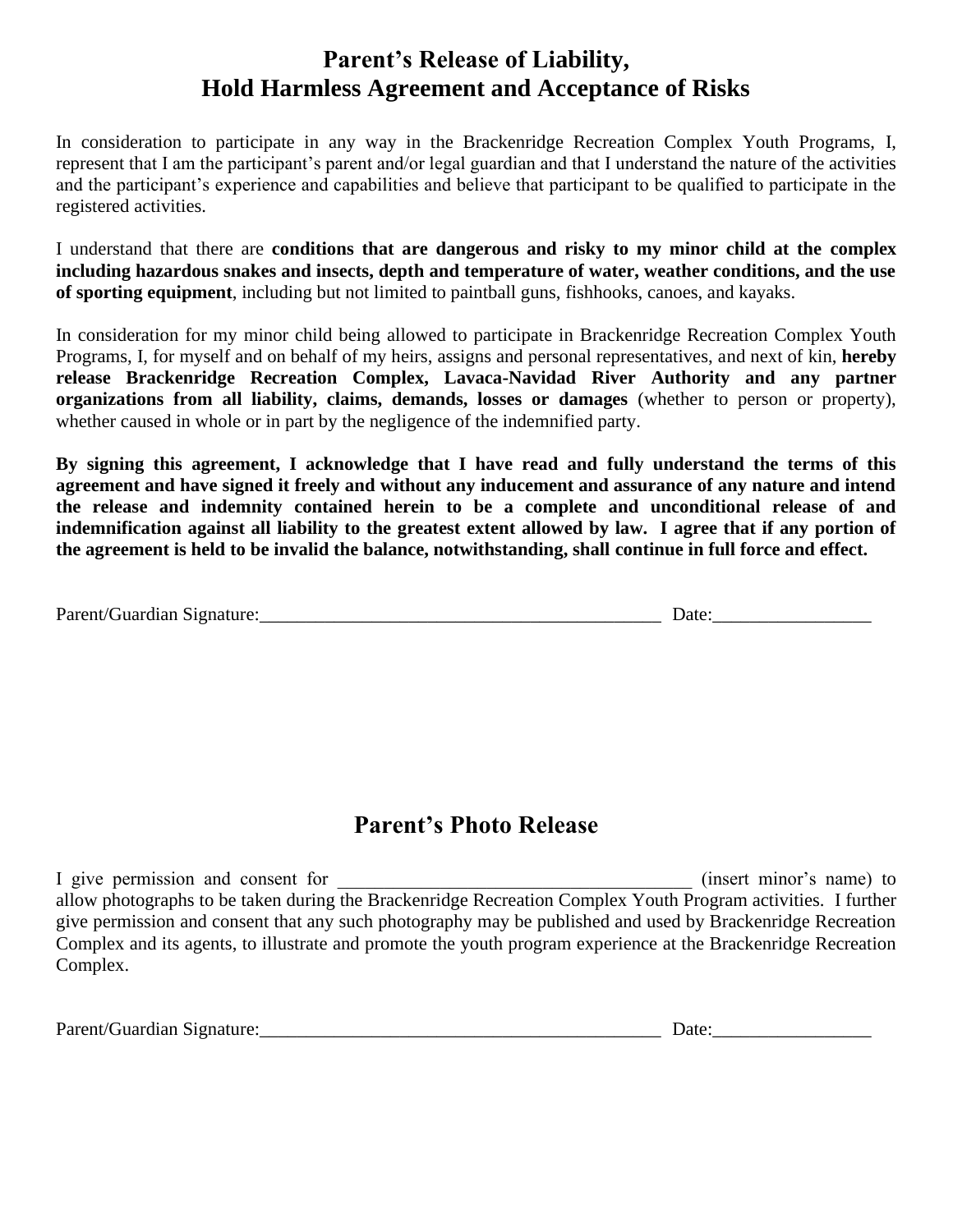## **COVID-19 Release Form**

I acknowledge that the Brackenridge Recreation Department is taking reasonable measures to prevent the transmission of COVID-19 consistent with applicable public health guidelines.

I also acknowledge and recognize that it is impossible to ensure that the Adventure Day is 100% free of COVID-19 and that being at the camp contains innate risks that cannot be eliminated regardless of the care taken to avoid the spread of COVID-19.

I acknowledge, understand, and appreciate that these and other risks are inherent in participating in the Adventure Day Program.

Name of Child (Printed) Name of Parent/Guardian (Printed)

Signature of Parent/Guardian Date

\_\_\_\_\_\_\_\_\_\_\_\_\_\_\_\_\_\_\_\_\_\_\_\_\_\_\_\_\_\_\_\_ \_\_\_\_\_\_\_\_\_\_\_\_\_\_\_\_\_\_\_\_\_\_\_\_\_\_\_\_\_\_\_\_\_\_\_\_\_

\_\_\_\_\_\_\_\_\_\_\_\_\_\_\_\_\_\_\_\_\_\_\_\_\_\_\_\_\_\_\_\_ \_\_\_\_\_\_\_\_\_\_\_\_\_\_\_\_\_\_\_\_\_\_\_\_\_\_\_\_\_\_\_\_\_\_\_\_\_\_